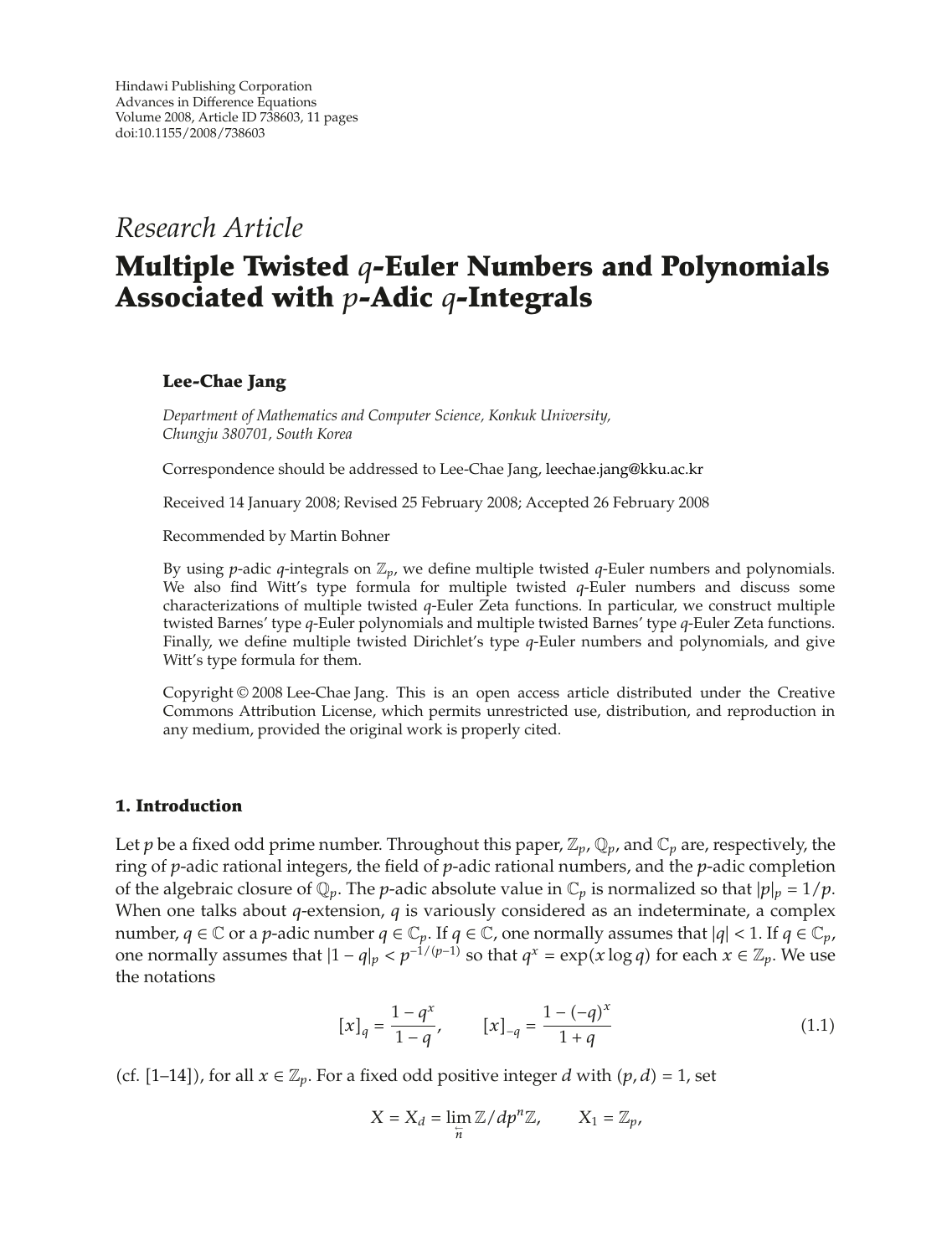$$
X^* = \bigcup_{0 < a < dp \atop (a, p) = 1} (a + dp \mathbb{Z}_p),
$$
\n
$$
a + dp^n \mathbb{Z}_p = \{ x \in X \mid x \equiv a \pmod{dp^n} \},
$$
\n
$$
(1.2)
$$

where  $a \in \mathbb{Z}$  lies in  $0 \le a < dp^n$ . For any  $n \in \mathbb{N}$ ,

$$
\mu_q(a+dp^n \mathbb{Z}_p) = \frac{q^a}{[dp^n]_q} \tag{1.3}
$$

is known to be a distribution on *X* (cf.  $[1-28]$ ).

We say that *f* is uniformly differentiable function at a point  $a \in \mathbb{Z}_p$  and denote this property by  $f \in UD(\mathbb{Z}_p)$  if the difference quotients

$$
F_f(x, y) = \frac{f(x) - f(y)}{x - y}
$$
\n(1.4)

have a limit  $l = f'(a)$  as  $(x, y) \rightarrow (a, a)$  (cf. [25]).

The *p*-adic *q*-integral of a function  $f \in UD(\mathbb{Z}_p)$  was defined as

$$
I_q(f) = \int_{\mathbb{Z}_p} f(x) d\mu_q(x) = \lim_{n \to \infty} \frac{1}{[p^n]_q} \sum_{x=0}^{p^n - 1} f(x) q^x,
$$
 (1.5)

$$
I_{-q}(f) = \int_{\mathbb{Z}_p} f(x) d\mu_{-q}(x) = \lim_{n \to \infty} \frac{1}{[p^n]_q} \sum_{x=0}^{p^n - 1} f(x) (-q)^x,
$$
 (1.6)

(cf.  $[4, 24, 25, 28]$ ), from  $(1.6)$ , we derive

$$
qI_{-q}(f_1) + I_{-q}(f) = [2]_q f(0), \qquad (1.7)
$$

where  $f_1(x) = f(x + 1)$ . If we take  $f(x) = e^{tx}$ , then we have  $f_1(x) = e^{t(x+1)} = e^{tx}e^t$ . From (1.7), we obtain that

$$
I_{-q}(e^{tx}) = \frac{[2]_q}{qe^t + 1}.
$$
\n(1.8)

In Section 2, we define the multiple twisted *q*-Euler numbers and polynomials on  $\mathbb{Z}_p$ and find Witt's type formula for multiple twisted *q*-Euler numbers. We also have sums of consecutive multiple twisted *q*-Euler numbers. In Section 3, we consider multiple twisted *q*-Euler Zeta functions which interpolate new multiple twisted *q*-Euler polynomials at negative integers and investigate some characterizations of them. In Section 4, we construct the multiple twisted Barnes' type *q*-Euler polynomials and multiple twisted Barnes' type *q*-Euler Zeta functions which interpolate new multiple twisted Barnes' type *q*-Euler polynomials at negative integers. In Section 5, we define multiple twisted Dirichlet's type *q*-Euler numbers and polynomials and give Witt's type formula for them.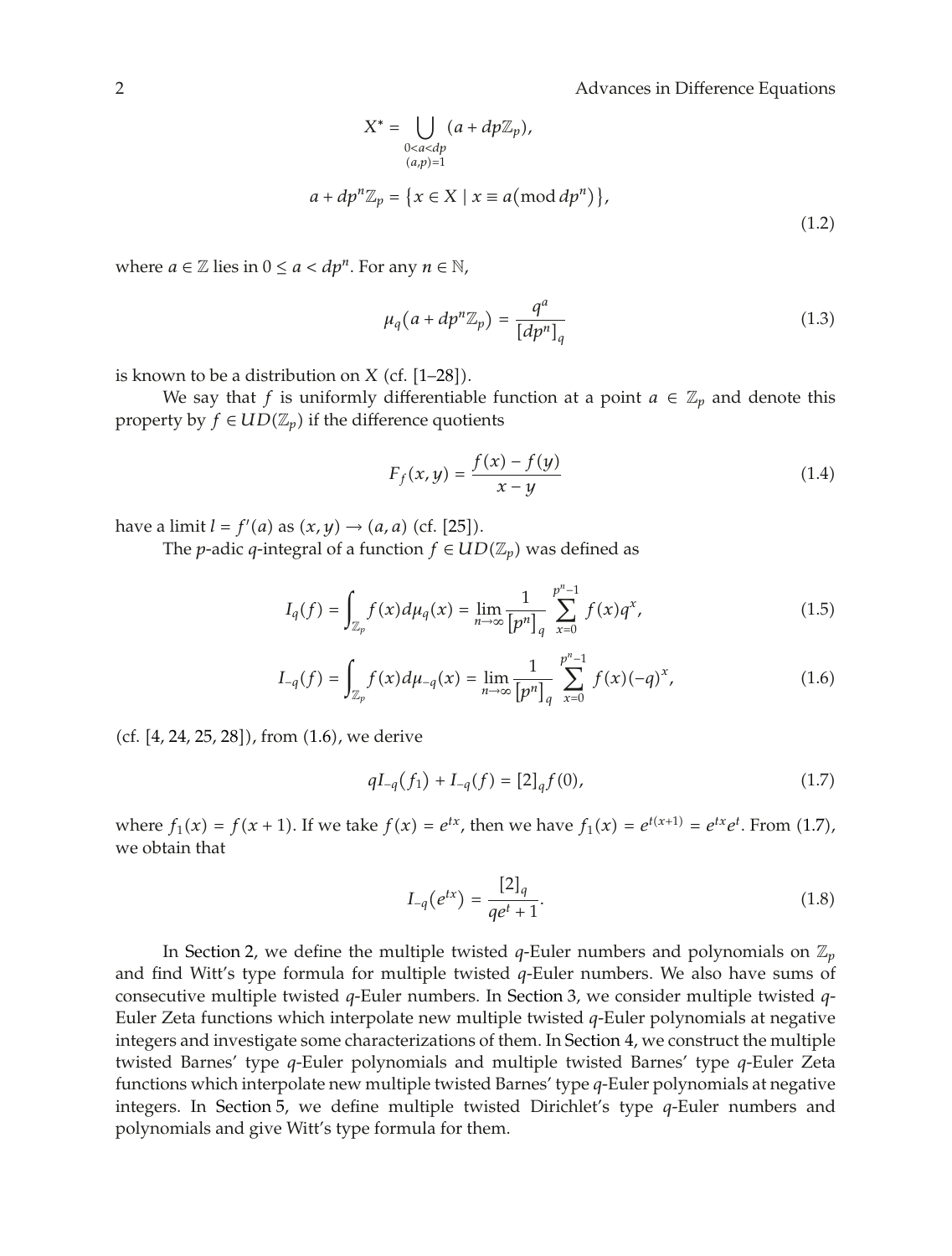#### **2. Multiple twisted** *q***-Euler numbers and polynomials**

In this section, we assume that *q* ∈  $\mathbb{C}_p$  with  $|1 - q|_p < 1$ . For *n* ∈ N, by the definition of *p*-adic *q*-integral on  $\mathbb{Z}_p$ , we have

$$
q^{n}I_{-q}(f_{n}) + (-1)^{n-1}I_{-q}(f) = [2]_{q} \sum_{x=0}^{n-1} (-1)^{n-1-x} q^{x} f(x), \qquad (2.1)
$$

where  $f_n(x) = f(x + n)$ . If *n* is odd positive integer, we have

$$
q^{n}I_{-q}(f_{n}) + I_{-q}(f) = [2]_{q} \sum_{x=0}^{n-1} (-1)^{n-1-x} q^{x} f(x).
$$
 (2.2)

Let  $T_p = \bigcup_{n \geq 1} C_{p^n} = \lim_{n \to \infty} C_{p^n} = C_{p^\infty}$  be the locally constant space, where  $C_{p^n} = \{w \mid p \in C_p\}$  $w^{p^n} = 1$  is the cyclic group of order  $p^n$ . For  $w \in T_p$ , we denote the locally constant function by

$$
\phi_w: \mathbb{Z}_p \longrightarrow \mathbb{C}_p, \ x \longrightarrow w^x,
$$
\n(2.3)

(cf. [5, 7–14, 16, 18]). If we take  $f(x) = \phi_w(x)e^{tx}$ , then we have

$$
\int_{\mathbb{Z}_p} e^{tx} \phi_w(x) d\mu_{-q}(x) = \frac{[2]_q}{qwe^t + 1}.
$$
\n(2.4)

Now we define the twisted *q*-Euler numbers  $E_{n,w}^q$  as follows:

$$
F_w(t) = \frac{[2]_q}{qwe^t + 1} = \sum_{n=0}^{\infty} E_{n,w}^q \frac{t^n}{n!}.
$$
 (2.5)

We note that by substituting  $w = 1$ ,  $\lim_{q \to 1} E_{n,1}^q = E_n$  are the familiar Euler numbers. Over five decades ago, Carlitz defined *q*-extension of Euler numbers (cf. [15]). From (2.4) and (2.5), we note that Witt's type formula for a twisted *q*-Euler number is given by

$$
\int_{\mathbb{Z}_p} x^n w^x d\mu_{-q}(x) = E_{n,w}^q.
$$
\n(2.6)

for each  $w \in T_p$  and  $n \in \mathbb{N}$ .

Twisted *q*-Euler polynomials  $E_{n,w}^q(x)$  are defined by means of the generating function

$$
F_w^q(t,x) = \frac{[2]_q}{qwe^t + 1}e^{xt} = \sum_{n=0}^{\infty} E_{n,w}^q(x)\frac{t^n}{n!},
$$
\n(2.7)

where  $E_{n,w}^q(0) = E_{n,w}^q$ . By using the *h*th iterative fermionic *p*-adic *q*-integral on  $\mathbb{Z}_p$ , we define multiple twisted *q*-Euler number as follows:

$$
\underbrace{\int_{\mathbb{Z}_p} \cdots \int_{\mathbb{Z}_p} w^{x_1 + \cdots + x_h} e^{(x_1 + x_2 + \cdots + x_h)t} d\mu_{-q}(x_1) \cdots d\mu_{-q}(x_h)}_{h \text{-times}} = \left(\frac{[2]_q}{qwe^t + 1}\right)^h = \sum_{n=0}^{\infty} E_{n,w}^{(h,q)} \frac{t^n}{n!}. \tag{2.8}
$$

Thus we give Witt's type formula for multiple twisted *q*-Euler numbers as follows.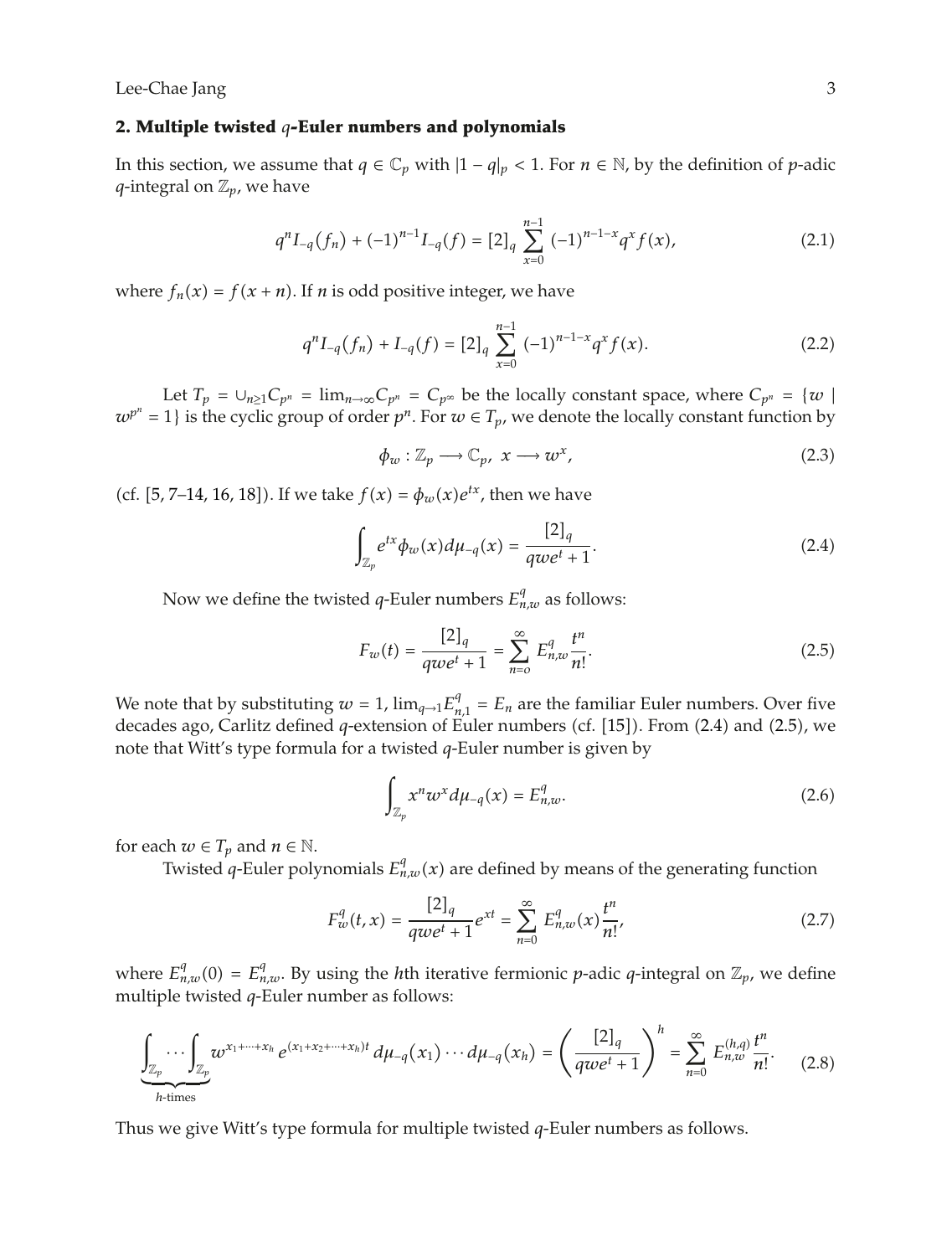**Theorem 2.1.** *For each*  $w \in T_p$  *and*  $h, n \in \mathbb{N}$ *,* 

$$
\underbrace{\int_{\mathbb{Z}_p} \cdots \int_{\mathbb{Z}_p} w^{x_1 + \cdots + x_h} (x_1 + \cdots + x_h)^n d\mu_{-q}(x_1) \cdots d\mu_{-q}(x_h) = E_{n,w}^{(h,q)},
$$
\n(2.9)

*where*

$$
(x_1 + \dots + x_h)^n = \sum_{\substack{l_1 + \dots + l_h = n \\ l_1, \dots, l_h \ge 0}} \frac{n!}{l_1! \cdots l_h!} x_1^{l_1} \cdots x_h^{l_h}.
$$
 (2.10)

From (2.8) and (2.9), we obtain the following theorem.

**Theorem 2.2.** *For*  $w \in T_p$  *and*  $h, k \in \mathbb{N}$ *,* 

$$
E_{k,w}^{(h,q)} = \sum_{\substack{l_1 + \dots + l_h = k \\ l_1, \dots, l_h \ge 0}} \frac{k!}{l_1! \cdots l_h!} E_{l_1,w}^q \cdots E_{l_h,w}^q.
$$
 (2.11)

From these formulas, we consider multivariate fermionic *p*-adic *q*-integral on  $\mathbb{Z}_p$  as follows:

$$
\underbrace{\int_{\mathbb{Z}_p} \cdots \int_{\mathbb{Z}_p} w^{x_1 + \cdots + x_h} e^{(x_1 + \cdots + x_h + x)t} d\mu_{-q}(x_1) \cdots d\mu_{-q}(x_h) = \left(\frac{[2]_q}{qwe^t + 1}\right) \cdots \left(\frac{[2]_q}{qwe^t + 1}\right) e^{xt}}_{qwe^t + 1}
$$
\n
$$
= \left(\frac{[2]_q}{qwe^t + 1}\right)^h e^{xt}.
$$
\n(2.12)

Then we can define the multiple twisted *q*-Euler polynomials  $E_{n,w}^{(h,q)}(x)$  as follows:

$$
F_{w}^{(h,q)}(t,x) = \left(\frac{[2]_q}{qwe^t + 1}\right)^h e^{xt} = \sum_{n=0}^{\infty} E_{n,w}^{(h,q)}(x) \frac{t^n}{n!}.
$$
 (2.13)

From  $(2.12)$  and  $(2.13)$ , we note that

$$
\sum_{n=0}^{\infty} \underbrace{\int_{\mathbb{Z}_p} \cdots \int_{\mathbb{Z}_p} w^{x_1 + \cdots + x_h} (x_1 + \cdots + x_h + x)^n d\mu_{-q}(x_1) \cdots d\mu_{-q}(x_h) \frac{t^n}{n!}}_{h \text{-times}} = \sum_{n=0}^{\infty} E_{n,w}^{(h,q)}(x) \frac{t^n}{n!}. \tag{2.14}
$$

Then by the *k*th differentiation on both sides of (2.14), we obtain the following.

**Theorem 2.3.** *For each*  $w \in T_p$  *and*  $k, h \in \mathbb{N}$ *,* 

$$
\underbrace{\int_{\mathbb{Z}_p} \cdots \int_{\mathbb{Z}_p} w^{x_1 + \cdots + x_h} (x_1 + \cdots + x_h + x)^k d\mu_{-q}(x_1) \cdots d\mu_{-q}(x_h) = E_{k,w}^{(h,q)}(x). \tag{2.15}
$$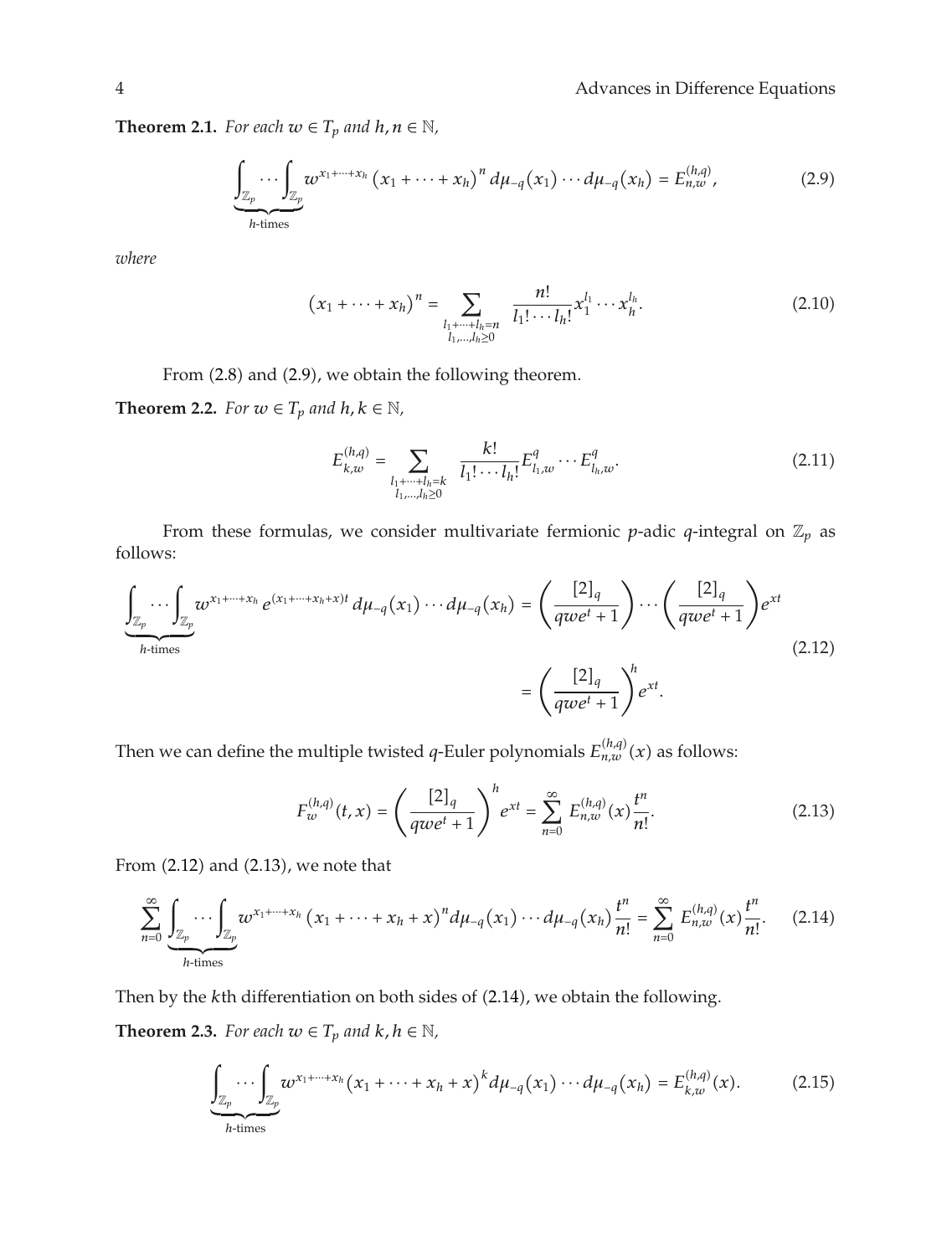Note that

$$
(x_1 + \dots + x_h + x)^n = \sum_{\substack{l_1 + \dots + l_h = n \\ l_1, \dots, l_h \ge 0}} \frac{n!}{l_1! \cdots l_h!} x_1^{l_1} \cdot x_2^{l_2} \cdots (x_h + x)^{l_h}.
$$
 (2.16)

Then we see that

$$
\underbrace{\int_{\mathbb{Z}_p} \cdots \int_{\mathbb{Z}_p} w^{x_1 + \cdots + x_h} (x_1 + \cdots + x_h + x)^k d\mu_{-q}(x_1) \cdots d\mu_{-q}(x_h)}_{h \text{-times}}
$$
\n
$$
= \sum_{\substack{l_1 + \cdots + l_h = k \\ l_1, \ldots, l_h \ge 0}} \frac{k!}{l_1! \cdots l_h!} \int_{\mathbb{Z}_p} w^{x_1} x_1^{l_1} d\mu_{-q}(x_1) \cdots \int_{\mathbb{Z}_p} w^{x_{h-1}} x_{h-1}^{l_{h-1}} d\mu_{-q}(x_{h-1}) \int_{\mathbb{Z}_p} (x + x_h)^{l_h} d\mu_{-q}(x_h)
$$
\n
$$
= \sum_{\substack{l_1 + \cdots + l_h = k \\ l_1, \ldots, l_h \ge 0}} \frac{k!}{l_1! \cdots l_h!} E_{l_1, w}^q \cdots E_{l_{h-1}, w}^q E_{l_h, w}^q(x).
$$
\n(2.17)

From (2.15) and (2.17), we obtain the sums of powers of consecutive *q*-Euler numbers as follows.

**Theorem 2.4.** *For each*  $w \in T_p$  *and*  $k, h \in \mathbb{N}$ *,* 

$$
E_{k,w}^{(h,q)}(x) = \sum_{\substack{l_1 + \dots + l_h = k \\ l_1, \dots, l_h \ge 0}} \frac{k!}{l_1! \cdots l_h!} E_{l_1,w}^q \cdots E_{l_{h-1},w}^q \cdot E_{l_h,w}^q(x). \tag{2.18}
$$

## **3. Multiple twisted** *q***-Euler Zeta functions**

For  $q \in \mathbb{C}$  with  $|q| < 1$  and  $w \in T_p$ , the multiple twisted  $q$ -Euler numbers can be considered as follows:

$$
F_w^h(t) = \left(\frac{[2]_q}{qwe^t + 1}\right)^h = \sum_{n=0}^{\infty} E_{n,w}^{(h,q)} \frac{t^n}{n!}, \quad |t + \log(qw)| < \pi. \tag{3.1}
$$

From  $(3.1)$ , we note that

$$
\sum_{n=0}^{\infty} E_{n,w}^{(h,q)} \frac{t^n}{n!} = F_w^h(t) = \left(\frac{[2]_q}{qwe^t + 1}\right)^h = [2]_q^h \left(\frac{[2]_q}{qwe^t + 1}\right) \cdots \left(\frac{[2]_q}{qwe^t + 1}\right)
$$

$$
= [2]_q^h \sum_{n_1=0}^{\infty} (-1)^{n_1} q^{n_1} w^{n_1} e^{n_1 t} \cdots \sum_{n_h=0}^{\infty} (-1)^{n_h} q^{n_h} w^{n_h} e^{n_h t}
$$
(3.2)
$$
= [2]_q^h \sum_{n_1, \ldots, n_h=0} (-1)^{n_1 + \cdots + n_h} q^{n_1 + \cdots + n_h} w^{n_1 + \cdots + n_h} e^{(n_1 + \cdots + n_h)t}.
$$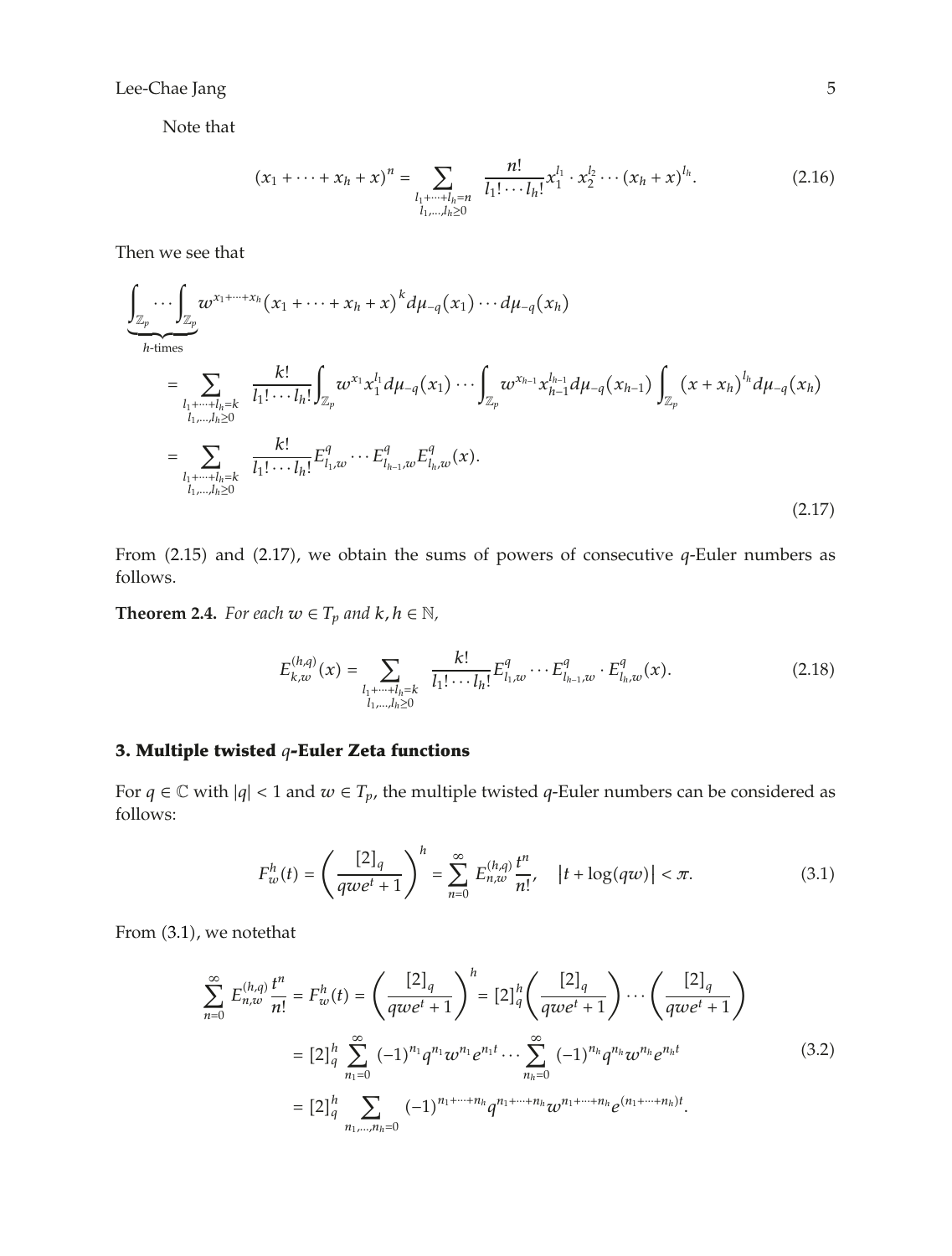By the *k*th differentiation on both sides of  $(3.2)$  at  $t = 0$ , we obtain that

$$
E_{k,w}^{(h,q)} = [2]_q^h \sum_{\substack{n_1 + \dots + n_h \neq 0 \\ n_1, \dots, n_h \geq 0}} (-1)^{n_1 + \dots + n_h} q^{n_1 + \dots + n_h} w^{n_1 + \dots + n_h} (n_1 + \dots + n_h)^k.
$$
 (3.3)

From 3.3, we derive multiple twisted *q*-Euler Zeta function as follows:

$$
\xi_{w}^{(h,q)}(s) = [2]_{q}^{h} \sum_{\substack{n_1 + \dots + n_h \neq 0 \\ n_1, \dots, n_h \geq 0}} \frac{(-1)^{n_1 + \dots + n_h} q^{n_1 + \dots + n_h} w^{n_1 + \dots + n_h}}{(n_1 + \dots + n_h)^s}
$$
(3.4)

for all *<sup>s</sup>* <sup>∈</sup> <sup>C</sup>. We also obtain the following theorem in which multiple twisted *<sup>q</sup>*-Euler Zeta functions interpolate multiple twisted *q*-Euler polynomials.

**Theorem 3.1.** *For*  $w \in T_p$  *and*  $k, h \in \mathbb{N}$ *,* 

$$
\xi_{w}^{(h,q)}(-k) = E_{k,w}^{(h,q)}.\tag{3.5}
$$

#### **4. Multiple twisted Barnes' type** *q***-Euler polynomials**

In this section, we consider the generating function of multiple twisted *q*-Euler polynomials:

$$
F_w^h(t, x) = \left(\frac{[2]_q}{qwe^t + 1}\right)^h e^{xt} = \sum_{n=0}^{\infty} E_{n,w}^{(h,q)}(x) \frac{t^n}{n!},
$$
  
\n
$$
|t + \log(qw)| < \pi, \qquad \text{Re}(x) > 0.
$$
 (4.1)

We note that

$$
\sum_{n=0}^{\infty} E_{n,w}^{(h,q)}(x) \frac{t^n}{n!} = F_w^h(t,x) = [2]_q^h \sum_{n_1,\dots,n_h=0} (-1)^{n_1+\dots+n_h} q^{n_1+\dots+n_h} w^{n_1+\dots+n_h} e^{(n_1+\dots+n_h+x)t}.
$$
 (4.2)

By the *k*th differentiation on both sides of  $(4.2)$  at  $t = 0$ , we obtain that

$$
E_{k,w}^{(h,q)}(x) = [2]_q^h \sum_{n_1,\dots,n_h=0} (-1)^{n_1+\dots+n_h} q^{n_1+\dots+n_h} w^{n_1+\dots+n_h}(n_1+\dots+n_h+x)^k.
$$
 (4.3)

Thus we can consider multiple twisted Hurwitz's type *q*-Euler Zeta function as follows:

$$
\xi_{w}^{(h,q)}(s,x) = [2]_{q}^{h} \sum_{\substack{n_1+\dots+n_h \neq 0 \\ n_1,\dots,n_h \geq 0}} \frac{(-1)^{n_1+\dots+n_h} q^{n_1+\dots+n_h} w^{n_1+\dots+n_h}}{\left(n_1+\dots+n_h+x\right)^s}
$$
(4.4)

for all  $s \in \mathbb{C}$  and  $\text{Re}(x) > 0$ . We note that  $\zeta_{w}^{(h,q)}(s,x)$  is analytic function in the whole complex *s*-plane and  $\zeta_{w}^{(h,q)}(s,0) = \zeta_{w}^{(h,q)}(s)$ . We also remark that if  $w = 1$  and  $h = 1$ , then  $\zeta_{1}^{(1,q)}(s,x) =$  $\zeta^q(s,x)$  is Hurwitz's type *q*-Euler Zeta function (see [7, 27]). The following theorem means that multiple twisted *q*-Euler Zeta functions interpolate multiple twisted *q*-Euler polynomials at negative integers.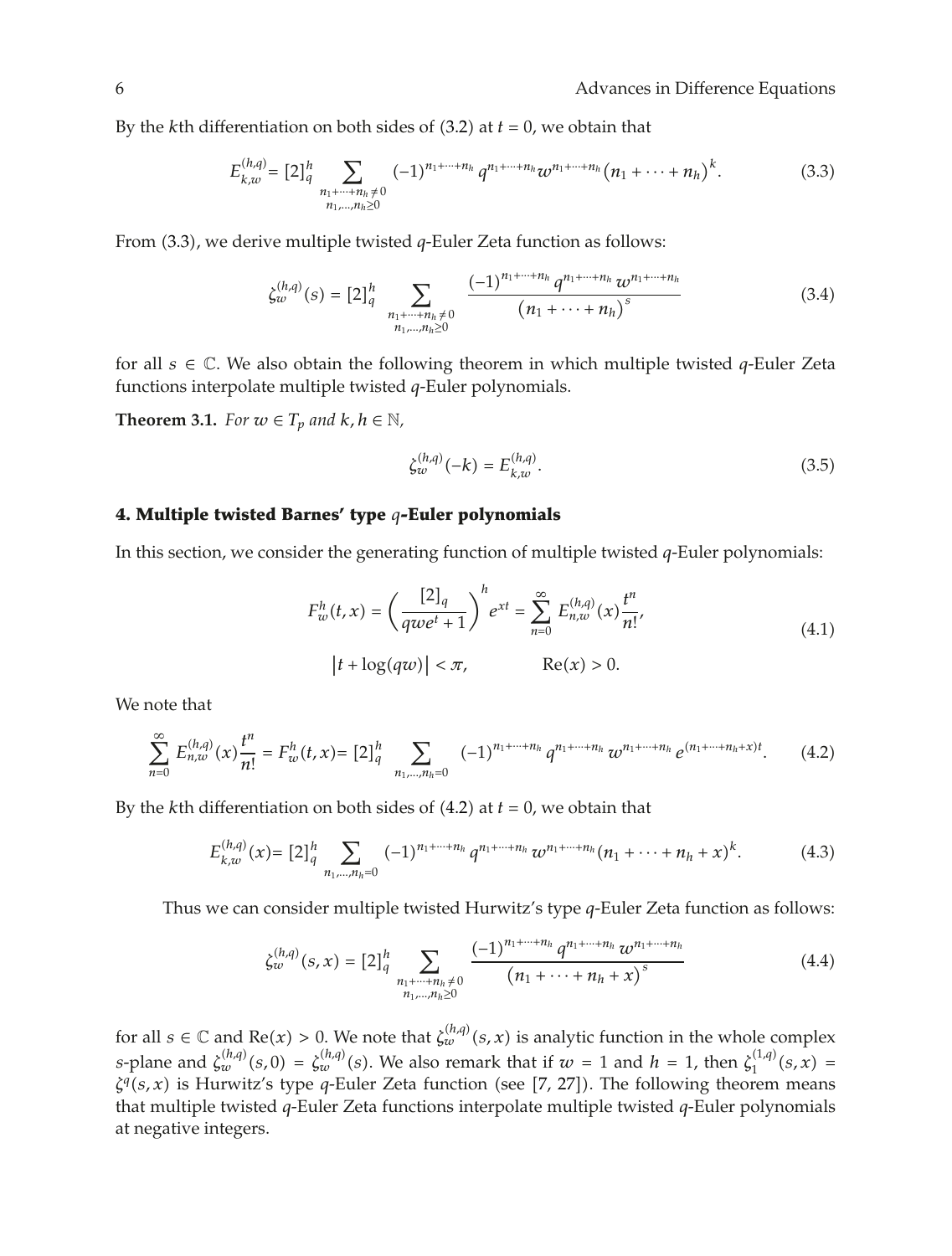**Theorem 4.1.** *For*  $w \in T_p$ *,*  $k$ *,*  $h \in \mathbb{N}$ *,*  $s \in \mathbb{C}$ *, and*  $Re(x) > 0$ *,* 

$$
\xi_{w}^{(h,q)}(-k,x) = E_{k,w}^{(h,q)}(x). \tag{4.5}
$$

Let us consider

$$
F_w^h(a_1, ..., a_h | t, x) = \left(\frac{[2]_q}{qwe^{a_1t} + 1}\right) \cdots \left(\frac{[2]_q}{qwe^{a_ht} + 1}\right) e^{xt}
$$
  

$$
= [2]_q^h \sum_{n_1, ..., n_h=0}^{\infty} (-1)^{n_1 + \cdots + n_h} q^{n_1 + \cdots + n_h} w^{n_1 + \cdots + n_h} e^{(a_1 n_1 + \cdots + a_h n_h + x)t}
$$
  

$$
= \sum_{n=0}^{\infty} E_{n,w}^{(h,q)}(a_1, ..., a_h | x) \frac{t^n}{n!},
$$
 (4.6)

where  $a_1, \ldots, a_h \in \mathbb{C}$  and  $\max_{1 \le i \le k} \{ |\log(q + a_i t)| \} < \pi$ . Then  $E_{n,w}^{(h,q)}(a_1, \ldots, a_h | x)$  will be called multiple twisted Barnes' type *q*-Euler polynomials. We note that

$$
E_{n,w}^{(h,q)}(1,1,\ldots,1\mid x) = E_{n,w}^{(h,q)}(x). \tag{4.7}
$$

By the *k*th differentiation of both sides of 4.6, we obtain the following theorem.

**Theorem 4.2.** *For each*  $w \in T_p$ *,*  $a_1, \ldots, a_h \in \mathbb{C}$ *, k, h*  $\in \mathbb{N}$ *, and*  $Re(x) > 0$ *,* 

$$
E_{k,w}^{(h,q)}(a_1,\ldots,a_h|x) = [2]_q^h \sum_{\substack{n_1+\cdots+n_h\neq 0\\n_1,\ldots,n_h\geq 0}} (-1)^{n_1+\cdots+n_h} q^{n_1+\cdots+n_h} w^{n_1+\cdots+n_h} (a_1n_1+\cdots+a_hn_h+x)^k,
$$
\n(4.8)

*where*

$$
(a_1n_1 + \cdots + a_nn_h + x)^k = \sum_{\substack{l_1 + \cdots + l_h = k \\ l_1, \ldots, l_h \ge 0}} \frac{k!}{l_1! \cdots l_h!} a_1^{l_1} \cdots a_{h-1}^{l_{h-1}} n_1^{l_1} \cdots n_{h-1}^{l_{h-1}} (a_nn_h + x)^{l_h}.
$$
 (4.9)

From 4.8, we consider multiple twisted Barnes' type *q*-Euler Zeta function defined as follows: for each  $w \in T_p$ ,  $a_1, \ldots, a_h \in \mathbb{C}$ ,  $k, h \in \mathbb{N}$ , and  $Re(x) > 0$ ,

$$
\xi_{k,w}^{(h,q)}(a_1,\ldots,a_h \mid s,x) = [2]_q^h \sum_{\substack{n_1+\cdots+n_h \neq 0 \\ n_1,\ldots,n_h \geq 0}} \frac{(-1)^{n_1+\cdots+n_h} q^{n_1+\cdots+n_h} w^{n_1+\cdots+n_h}}{(a_1 n_1 + \cdots + a_h n_h + x)^s}.
$$
 (4.10)

We note that  $\zeta_{k,w}^{(h,q)}(a_1,\ldots,a_h \mid s,x)$  is analytic function in the whole complex *s*-plane. We also see that multiple twisted Barnes' type *q*-Euler Zeta functions interpolate multiple twisted Barnes' type *q*-Euler polynomials at negative integers as follows.

**Theorem 4.3.** *For each*  $w \in T_p$ *,*  $a_1$ *,...,*  $a_h \in \mathbb{C}$ *,*  $k$ *,*  $h \in \mathbb{N}$ *, and*  $\text{Re}(x) > 0$ *,* 

$$
\xi_{k,w}^{(h,q)}(a_1,\ldots,a_h \mid -k,x) = E_{k,w}^{(h,q)}(a_1,\ldots,a_h \mid x).
$$
 (4.11)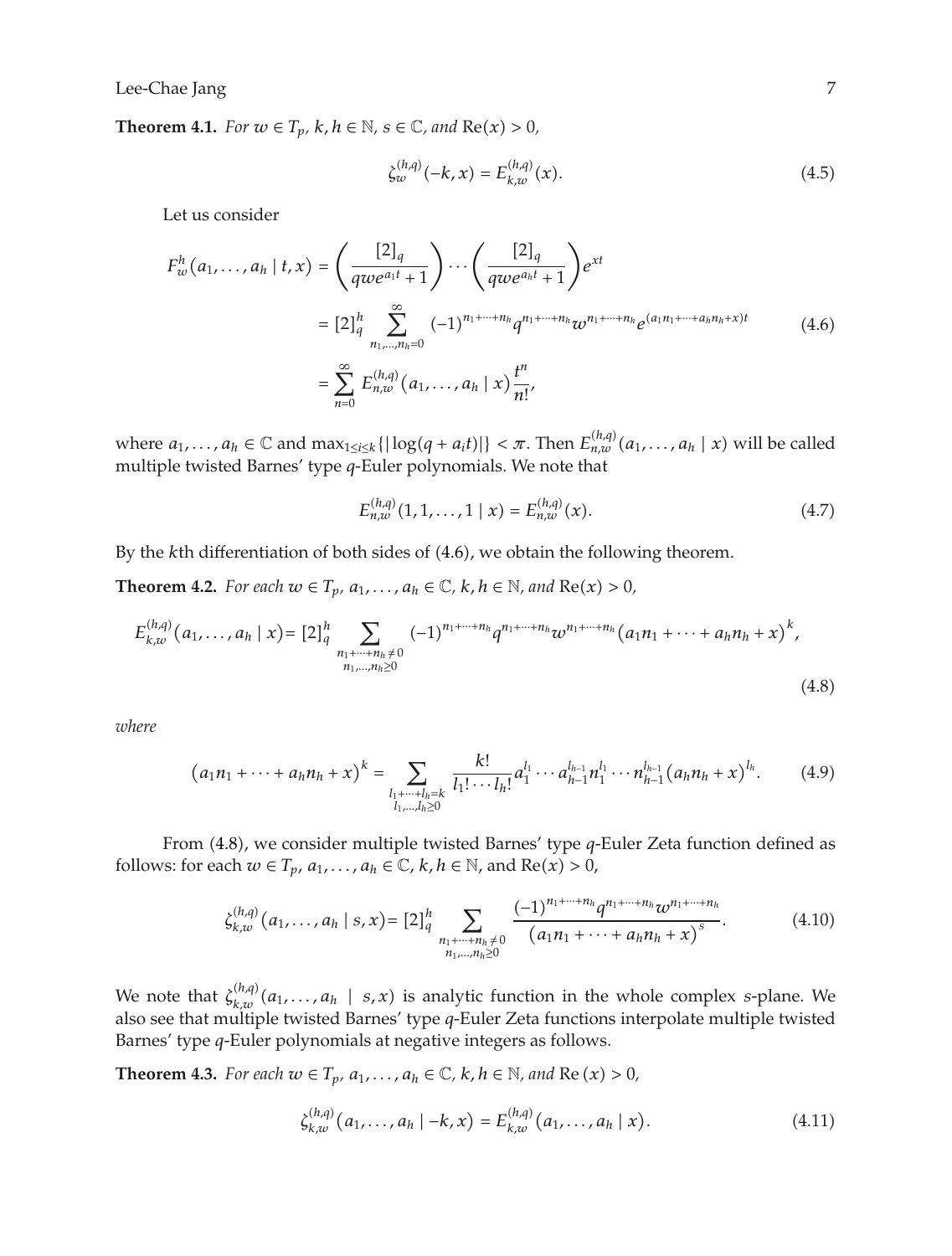#### **5. Multiple twisted Dirichlet's type** *q***-Euler numbers and polynomials**

Let *χ* be a Dirichlet's character with conductor  $d(= odd) \in \mathbb{N}$  and  $w \in T_p$ . If we take  $f(x) =$  $\chi(x)\phi_w(x)e^{tx}$ , then we have  $f_d(x) = f(x+d) = \chi(x)w^de^{td}w^xe^{tx}$ . From (2.2), we derive

$$
\int_{X} \chi(x) w^{x} e^{tx} d\mu_{-q}(x) = \frac{[2]_{q} \sum_{i=0}^{d-1} (-1)^{d-1-i} q^{i} \chi(i) w^{i} e^{ti}}{q^{d} w^{d} e^{td} + 1}.
$$
\n(5.1)

In view of 5.1, we can define twisted Dirichlet's type *q*-Euler numbers as follows:

$$
F_{w,\chi}^q(t) = \frac{[2]_q \sum_{i=0}^{d-1} (-1)^{d-1-i} q^i \chi(i) w^i e^{ti}}{q^d w^d e^{td} + 1} = \sum_{n=0}^{\infty} E_{n,\chi,w}^q \frac{t^n}{n!}, \left| t + \log(qw) \right| < \frac{\pi}{d},\tag{5.2}
$$

 $(cf. [17, 19, 21, 22])$ . From  $(5.1)$  and  $(5.2)$ , we can give Witt's type formula for twisted Dirichlet's type *q*-Euler numbers as follows.

**Theorem 5.1.** Let  $\chi$  be a Dirichlet's character with conductor  $d = \text{odd} \in \mathbb{N}$ . For each  $w \in T_p$ , *n* ∈  $\mathbb{N} \cup \{0\}$ *, we have* 

$$
\int_X \chi(x) \omega^x e^{tx} d\mu_{-q}(x) = E^q_{n,\chi,w}.
$$
\n(5.3)

We note that if  $w = 1$ , then  $E_{n,\chi,1}^q = E_{n,\chi}^q$  is the generalized *q*-Euler numbers attached to  $\chi$ (see  $[18, 26]$ ). From  $(5.2)$ , we also see that

$$
F_{w,\chi}^q(t) = [2]_q \sum_{i=0}^{d-1} (-1)^{d-1-i} q^i \chi(i) w^i e^{ti} \sum_{l=0}^{\infty} q^{ld} w^{ld} e^{ldt} (-1)^l
$$
  

$$
= [2]_q \sum_{n=0}^{\infty} (-1)^n q^n w^n \chi(n) e^{nt}.
$$
 (5.4)

By  $(5.2)$  and  $(5.4)$ , we obtain that

$$
E_{k,\chi,w}^q = \frac{d^k}{dt^k} F_{w,\chi}^q(t) \big|_{t=0} = [2]_q \sum_{n=0}^{\infty} (-1)^n q^n w^n \chi(n) n^k. \tag{5.5}
$$

From (5.5), we can define the  $l^q_{w,\chi}$ -function as follows:

$$
l_{\chi,w}^{q}(s) = [2]_q \sum_{n=0}^{\infty} \frac{(-1)^n q^n w^n \chi(n)}{n^s}
$$
 (5.6)

for all  $s \in \mathbb{C}$ . We note that  $l_{\chi,w}^q(s)$  is analytic function in the whole complex *s*-plane. From (5.5) and  $(5.6)$ , we can derive the following result.

**Theorem 5.2.** Let  $\chi$  be a Dirichlet's character with conductor  $d = \text{odd} \in \mathbb{N}$ . For each  $w \in T_p$ , *n* ∈  $\mathbb{N} \cup \{0\}$ *, we have* 

$$
l_{w,\chi}^q(-n) = E_{n,\chi,w}^q.
$$
\n
$$
(5.7)
$$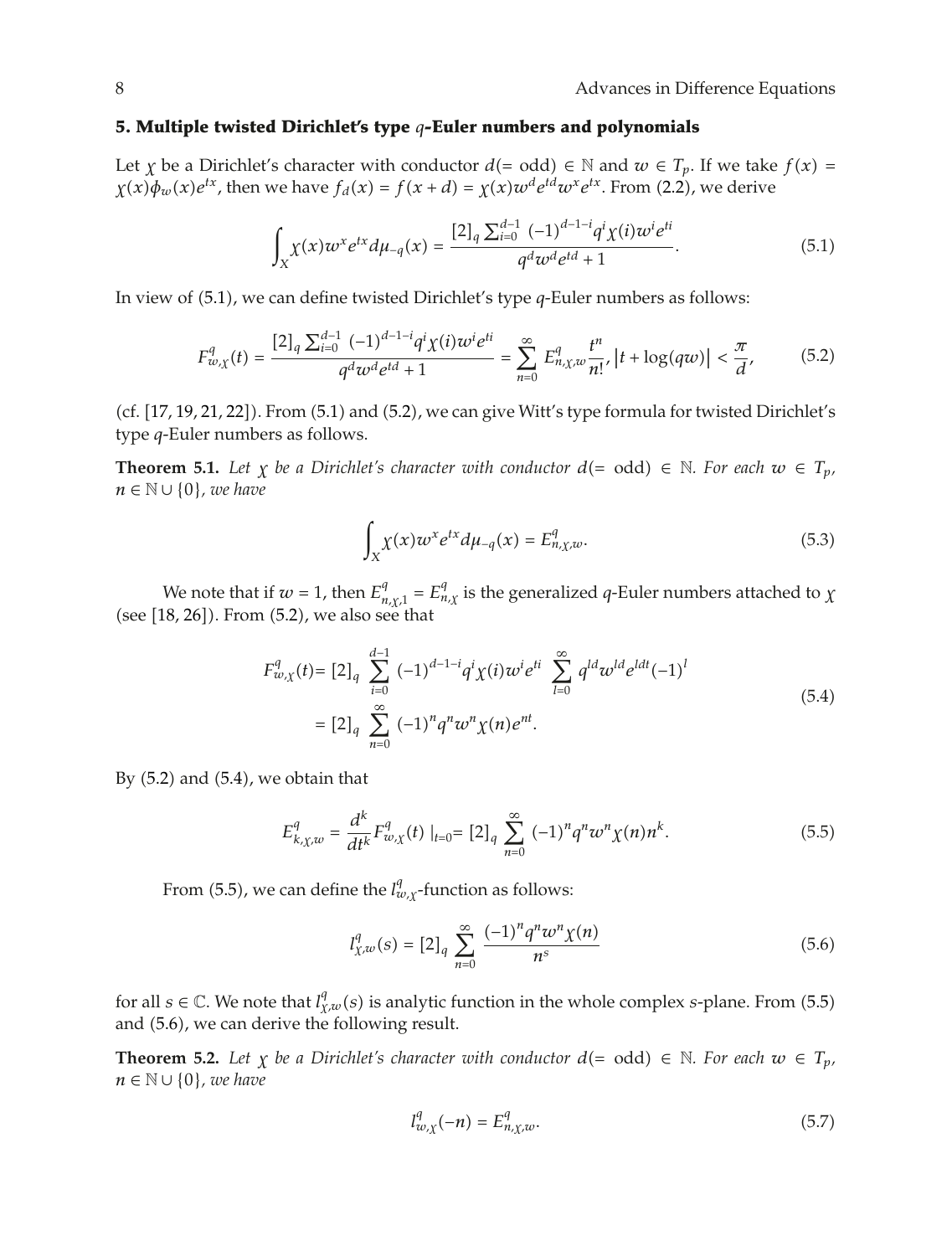Now, in view of 5.1, we can define multiple twisted Dirichlet's type *q*-Euler numbers by means of the generating function as follows:

$$
F_{w,\chi}^{(h,q)}(t) = \left(\frac{[2]_q \sum_{i=0}^{d-1} (-1)^{d-1-i} q^i \chi(i) w^i e^{ti}}{q^d w^d e^{td} + 1}\right)^h = \left(\int_X \chi(x) w^x e^{tx} d\mu_{-q}(x)\right)^h = \sum_{n=0}^{\infty} E_{n,\chi,w}^{(h,q)} \frac{t^n}{n!},\tag{5.8}
$$

where  $|t + \log(qw)| < \pi/d$ . We note that if  $w = 1$ , then  $E^{q}_{n,\chi,1}$  is a multiple generalized q-Euler number (see  $[22]$ ).

By using the same method used in  $(2.8)$  and  $(2.9)$ ,

$$
\sum_{n=0}^{\infty} \underbrace{\int_{X} \cdots \int_{X}}_{h \text{-times}} \chi(x_1 + \cdots + x_h) w^{x_1 + \cdots + x_h} (x_1 + \cdots + x_h)^n d\mu_{-q}(x_1) \cdots d\mu_{-q}(x_h) \frac{t^n}{n!} = \sum_{n=0}^{\infty} E_{n,w}^{(h,q)} \frac{t^n}{n!}.
$$
\n(5.9)

From 5.9, we can give Witt's type formula for multiple twisted Dirichlet's type *q*-Euler numbers.

**Theorem 5.3.** Let  $\chi$  be a Dirichlet's character with conductor  $d = \text{odd} \in \mathbb{N}$ . For each  $w \in T_p$ ,  $h \in \mathbb{N}$ , *and*  $n \in \mathbb{N} \cup \{0\}$ *, we have* 

$$
\underbrace{\int_{X} \cdots \int_{X} \chi(x_1 + \cdots + x_h) w^{x_1 + \cdots + x_h} (x_1 + \cdots + x_h)^n d\mu_{-q}(x_1) \cdots d\mu_{-q}(x_h) = E_{n, \chi, w}^{(h,q)},
$$
(5.10)

*where*  $\chi(x_1 + \cdots + x_h) = \chi(x_1) \cdots \chi(x_h)$  and

$$
(x_1 + \dots + x_h)^n = \sum_{\substack{l_1 + \dots + l_h = n \\ l_1, \dots, l_h \ge 0}} \frac{n!}{l_1! \cdots l_h!} x_1^{l_1} \cdots x_h^{l_h}.
$$
 (5.11)

From  $(5.10)$ , we also obtain the sums of powers of consecutive multiple twisted Dirichlet's type *q*-Euler numbers as follows.

**Theorem 5.4.** *Let*  $\chi$  *be a Dirichlet's character with conductor*  $d(= odd) \in \mathbb{N}$ *. For each*  $w \in T_p$ *,*  $h \in \mathbb{N}$ *, and*  $n \in \mathbb{N} \cup \{0\}$ *, we have* 

$$
E_{k,\chi,w}^{(h,q)} = \sum_{\substack{l_1 + \dots + l_h = k \\ l_1, \dots, l_h \ge 0}} \frac{k!}{l_1! \cdots l_h!} E_{l_1,\chi,w}^q \cdots E_{l_h,\chi,w}^q.
$$
 (5.12)

Finally, we consider multiple twisted Dirichlet's type *q*-Euler polynomials defined by means of the generating functions as follows:

$$
F_{w,\chi}^q(t,x) = \left(\frac{[2]_q \sum_{i=0}^{d-1} (-1)^{d-1-i} q^i \chi(i) w^i e^{ti}}{q^d w^d e^{td} + 1}\right)^h e^{xt} = \sum_{n=0}^{\infty} E_{n,\chi,w}^{(h,q)}(x) \frac{t^n}{n!},\tag{5.13}
$$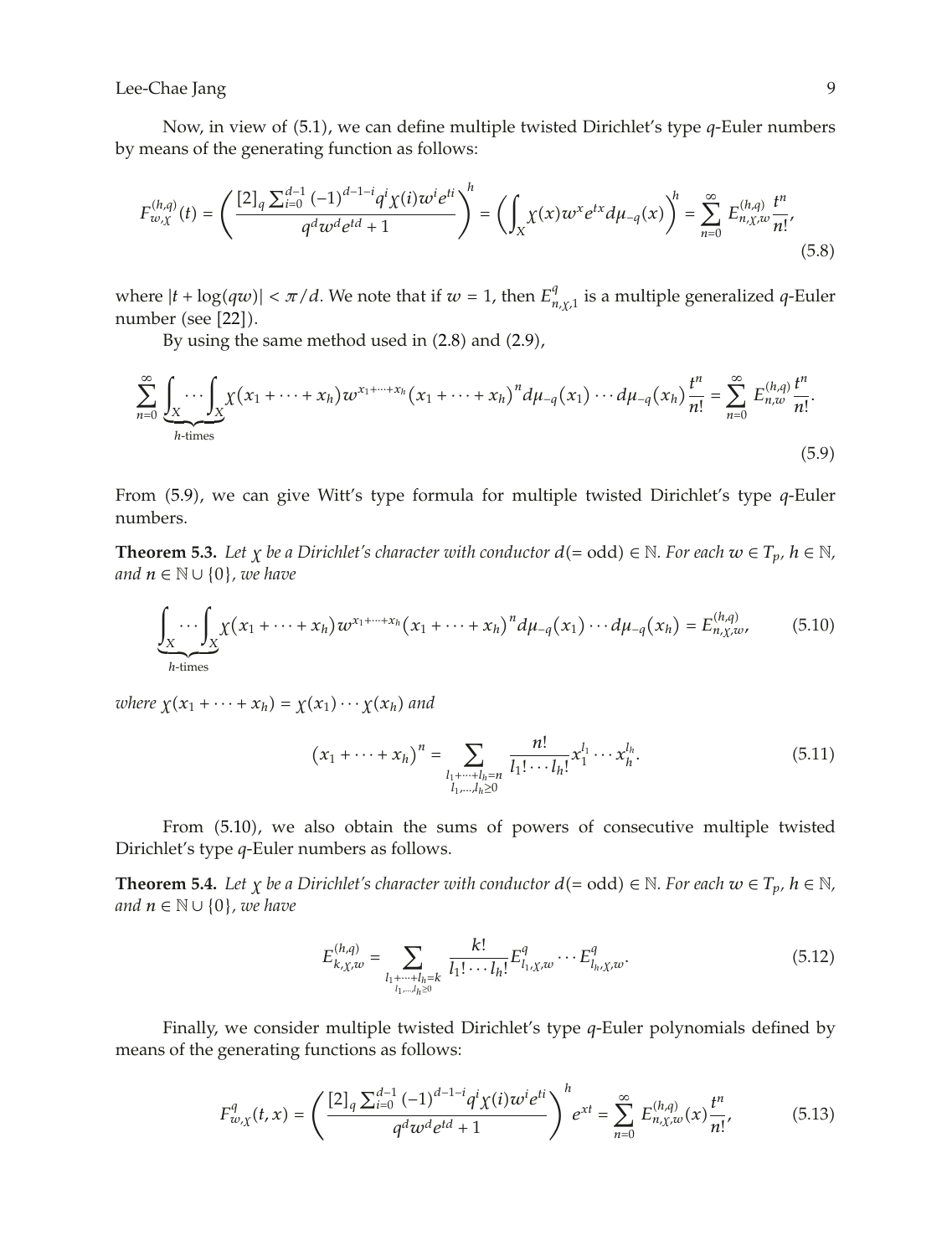where  $|t + \log(qw)| < \pi/d$  and  $\text{Re}(x) > 0$ . From (5.13), we note that

$$
\sum_{n=0}^{\infty} \underbrace{\int_{X} \cdots \int_{X}}_{h \text{-times}} \chi(x_1 + \cdots + x_h) w^{x_1 + \cdots + x_h}(x_1 + \cdots + x_h + x)^n d\mu_{-q}(x_1) \cdots d\mu_{-q}(x_h) \frac{t^n}{n!} = \sum_{n=0}^{\infty} E_{n,\chi,w}^{(h,q)}(x) \frac{t^n}{n!}.
$$
\n(5.14)

Clearly, we obtain the following two theorems.

**Theorem 5.5.** Let  $\chi$  be a Dirichlet's character with conductor  $d (= \text{odd}) \in \mathbb{N}$ . For each  $w \in T_p$ ,  $h \in \mathbb{N}$ , *n* ∈  $\mathbb{N} \cup \{0\}$ *, and*  $\text{Re}(x) > 0$ *, we have* 

$$
\underbrace{\int_{X} \cdots \int_{X}}_{h \text{-times}} \chi(x_1 + \cdots + x_h) w^{x_1 + \cdots + x_h}(x_1 + \cdots + x_h + x)^n d\mu_{-q}(x_1) \cdots d\mu_{-q}(x_h) = E_{n, \chi, w}^{(h, q)}(x), \quad (5.15)
$$

*where*

$$
(x_1 + \dots + x_h + x)^n = \sum_{\substack{l_1 + \dots + l_h = n \\ l_1, \dots, l_h \ge 0}} \frac{n!}{l_1! \cdots l_h!} x_1^{l_1} \cdots (x_h + x)^{l_h}.
$$
 (5.16)

**Theorem 5.6.** *Let*  $\chi$  *be a Dirichlet's character with conductor*  $d (= odd) \in \mathbb{N}$ *. For each*  $w \in T_p$ *,*  $h \in \mathbb{N}$ *, n* ∈  $\mathbb{N}$  ∪ {0}*, and*  $\text{Re}(x) > 0$ *, we have* 

$$
E_{k,\chi,w}^{(h,q)}(x) = \sum_{\substack{l_1+\cdots+l_h=k\\l_1,\ldots,l_h\geq 0}} \frac{k!}{l_1!\cdots l_h!} E_{l_1,\chi,w}^q \cdots E_{l_{h-1},\chi,w}^q \cdot E_{l_h,\chi,w}^q(x). \tag{5.17}
$$

#### **References**

- 1 T. Kim, "Analytic continuation of multiple *q*-zeta functions and their values at negative integers," *Russian Journal of Mathematical Physics*, vol. 11, no. 1, pp. 71–76, 2004.
- [2] T. Kim, "On the analogs of Euler numbers and polynomials associated with *p*-adic *q*-integral on  $\mathbb{Z}_p$  at *<sup>q</sup>* <sup>−</sup>1," *Journal of Mathematical Analysis and Applications*, vol. 331, no. 2, pp. 779–792, 2007.
- 3 T. Kim, "A note on some formulae for the *q*-Euler numbers and polynomials," *Proceedings of the Jangjeon Mathematical Society*, vol. 9, no. 2, pp. 227–232, 2006.
- 4 T. Kim, M.-S. Kim, L.-C. Jang, and S.-H. Rim, "New *q*-Euler numbers and polynomials associated with *p*-adic *q*-integrals," *Advanced Studies in Contemporary Mathematics*, vol. 15, no. 2, pp. 243–252, 2007.
- 5 L.-C. Jang, "On a *q*-analogue of the *p*-adic generalized twisted *L*-functions and *p*-adic *q*-integrals," *Journal of the Korean Mathematical Society*, vol. 44, no. 1, pp. 1–10, 2007.
- 6 L.-C. Jang, S.-D. Kim, D.-W. Park, and Y.-S. Ro, "A note on Euler number and polynomials," *Journal of Inequalities and Applications*, vol. 2006, Article ID 34602, 5 pages, 2006.
- 7 H. Ozden and Y. Simsek, "A new extension of *q*-Euler numbers and polynomials related to their interpolation functions," *Applied mathematics Letters*. In press.
- 8 H. Ozden, Y. Simsek, and I. N. Cangul, "Remarks on sum of products of *h, q*-twisted Euler polynomials and numbers," *Journal of Inequalities and Applications*, vol. 2008, Article ID 816129, 8 pages, 2008.
- 9 H. Ozden, Y. Simsek, and I. N. Cangul, "Multivariate interpolation functions of higher order *q*-Euler numbers and their applications," *Abstract and Applied Analysis*. In press.
- 10 Y. Simsek, "Twisted *h, q*-Bernoulli numbers and polynomials related to twisted *h, q*-zeta function and *L*-function," *Journal of Mathematical Analysis and Applications*, vol. 324, no. 2, pp. 790–804, 2006.